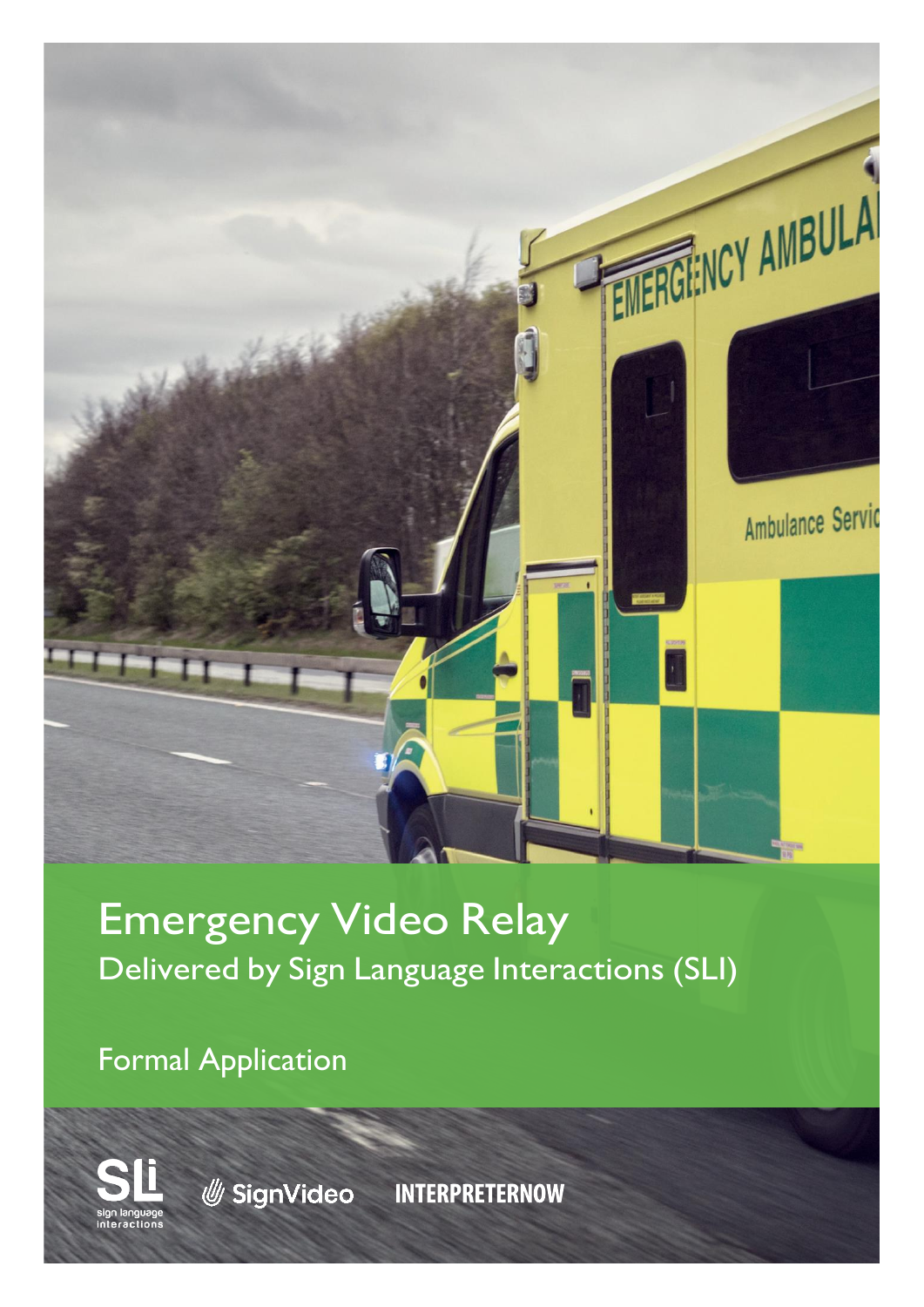

### **Sign Language Interactions (SLI): Emergency Video Relay Formal Application**

#### **Introducing the SLI Group**

The SLI Group, comprising Sign Language Interactions, InterpreterNow and SignVideo, is a market leader of language communication services for Deaf, deafened, and deafblind people across the UK. Established in 2003, we have 18 years' experience of delivering British Sign Language (BSL) interpreting on a 24/7/365 basis, supporting [ $\le$ ] Deaf and Deafblind BSL users each year UK-wide through high profile, face to face and video relay interpreting services commissioned by the public and private sectors. We have built a reputation for high quality, customer-focussed services and standards. In recognition, we have achieved the ISO9001 Quality Management standard and a range of awards, for example the Scottish Sensory and Equality Award for outstanding practice, innovation and dedication to sensory loss and inclusion in Scotland (2019)

We are also the leading BSL video interpreting supplier nationally, with unparalleled experience, capability, and resources, delivering video relay services for contactSCOTLAND-BSL, central Government (DWP), NHS 111, the National Pandemic Service (119), Northern Ireland Health and Social Care and Social Security Scotland. We currently handle on a voluntary basis [ $\leq$ ] emergency calls per month across our services, and have established systems which ensure that they are answered quickly and handled appropriately. Ofcom's proposed service fits squarely into our core business portfolio and is what we are passionate about delivering.

SLI's organisational mission is *'to facilitate communication between Deaf and hearing people, so that language is no longer a barrier to access, understanding, and opportunities.'* This service aligns with our mission and our values, and we view its delivery as integral in our drive to maximise inclusion for the Deaf community, enabling all end users to access emergency communications.

#### **SLI's Offer**

In the sections below, we have aligned our proposal to your seven Approval Criteria, detailing and evidencing how we will meet your requirements in full and on an ongoing basis.

The communication providers and appointed emergency service supplier will need to work together to ensure the service design and features are developed fully and aligned to the General Conditions.

Working with our in-house creative marketing design manager, we have created a high level concept design to show how the brand, dedicated app and website could look - see appendices 1.

#### **1. General Compliance**

We have the capacity and capability to satisfy all requirements set out in the Emergency Video Relay General Conditions at C5, working closely with Ofcom and regulated providers (and the wholesaler, should one be appointed) to develop and deliver a confidential, accessible and resilient emergency video relay service which will be free of charge to end users.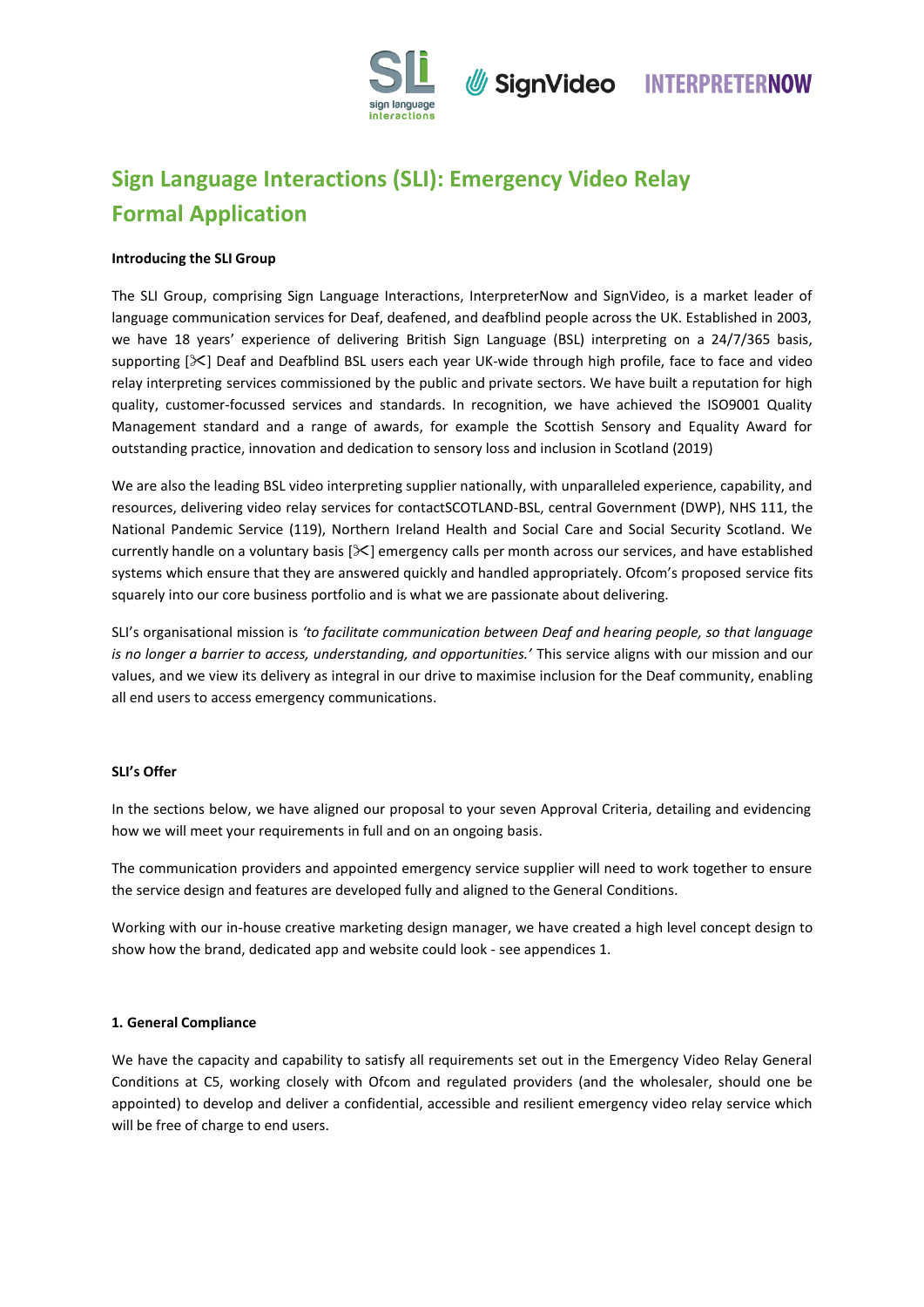

**INTERPRETERNOW** 

We will ensure that the service complies with the Communications Act 2003 and Ofcom's regulatory requirements, including the Schedule of new General Conditions and the new defined term. Our service will:

- Be accessible to end users via readily available compatible terminal equipment with video capabilities, including smartphones, computers and tablets.
- Provide facilities for access to Emergency Organisations.
- Be fully resilient, and available 24/7/365.
- (Insofar as is reasonably practicable) allow for communication between end users of the service at speeds equivalent to voice communications, with a call answer time of within 5 seconds for at least 95% of calls.
- Provides a means of communicating by text in conjunction with video relay through our MMX total communication platform.
- Ultimately, prevent fatalities, promote quicker emergency responses, benefit the emergency services through faster and more accurate calls, and increase the dignity and peace of mind of Deaf BSL users simply by knowing the service is there for them should they need it.

Having participated actively in the consultation process and having engaged with key stakeholders over the last 18 months, SLI is confident that we can develop and implement the service by  $17<sup>th</sup>$  June 2022. The design, development and implementation phases will be led by our CEO, Andrew Dewey, who has over 22 years' experience of developing pioneering, inclusive services for the Deaf community in the UK. For example, in 2020, in response to the global pandemic, working in partnership with James Watson-O'Neil, CEO of SignHealth, Andrew led the implementation of SLI's 24/7 BSL Health Access Service from a standing start to servicing 35,000 video relay calls across England, Wales and Scotland in its first 12 months.

Andrew will act as the lead point of contact for Ofcom, the wholesaler and regulated providers, leading service development and implementation. He will be supported by a dedicated Project Team comprising of:

- [ $\mathcal{X}$ ], Director of Interpreting. [ $\mathcal{X}$ ] will oversee selection, training and ongoing resourceplanning for our interpreter team.
- Technical and Engineering Team, led by  $[\mathcal{K}]$ , Head of IT. This team will lead on app and website development and testing, and will be further supported by our parent company Sorenson's  $[\mathcal{X}]$  team of engineers and software developers.
- Established PMO team, with experience of managing end to end delivery of projects and services
- Creative Design and Marketing Team. This team will lead on app and website branding and contents, including user guides, as well as working with Ofcom, regulated providers and the wider voluntary sector to promote and market the service. The team is led by our Director of Marketing and Design, and our Creative Marketing Manager. Both of these individuals are native BSL users, and will bring both their professional and lived experience to this project to maximise accessibility of the service.
- Customer service and community engagement team. This team includes native BSL and ISL users, they will provide on demand customer support and community outreach activity.

#### **2. Accountability and Reporting**

Our CEO will maintain top level oversight of all contractual matters throughout the agreed contract term, acting as the senior point of contact for Ofcom, the wholesaler and regulated providers, and ensuring compliance with any directions that Ofcom may make from time to time. We will also assign a dedicated project manager lead to manage the day-to-day running of the service. This will be  $[\<]$ , SLI Operations Manager.  $[\<]$  has been with the Group for over  $[\times]$  years and has overseen the successful delivery of our NHS 111 video relay service,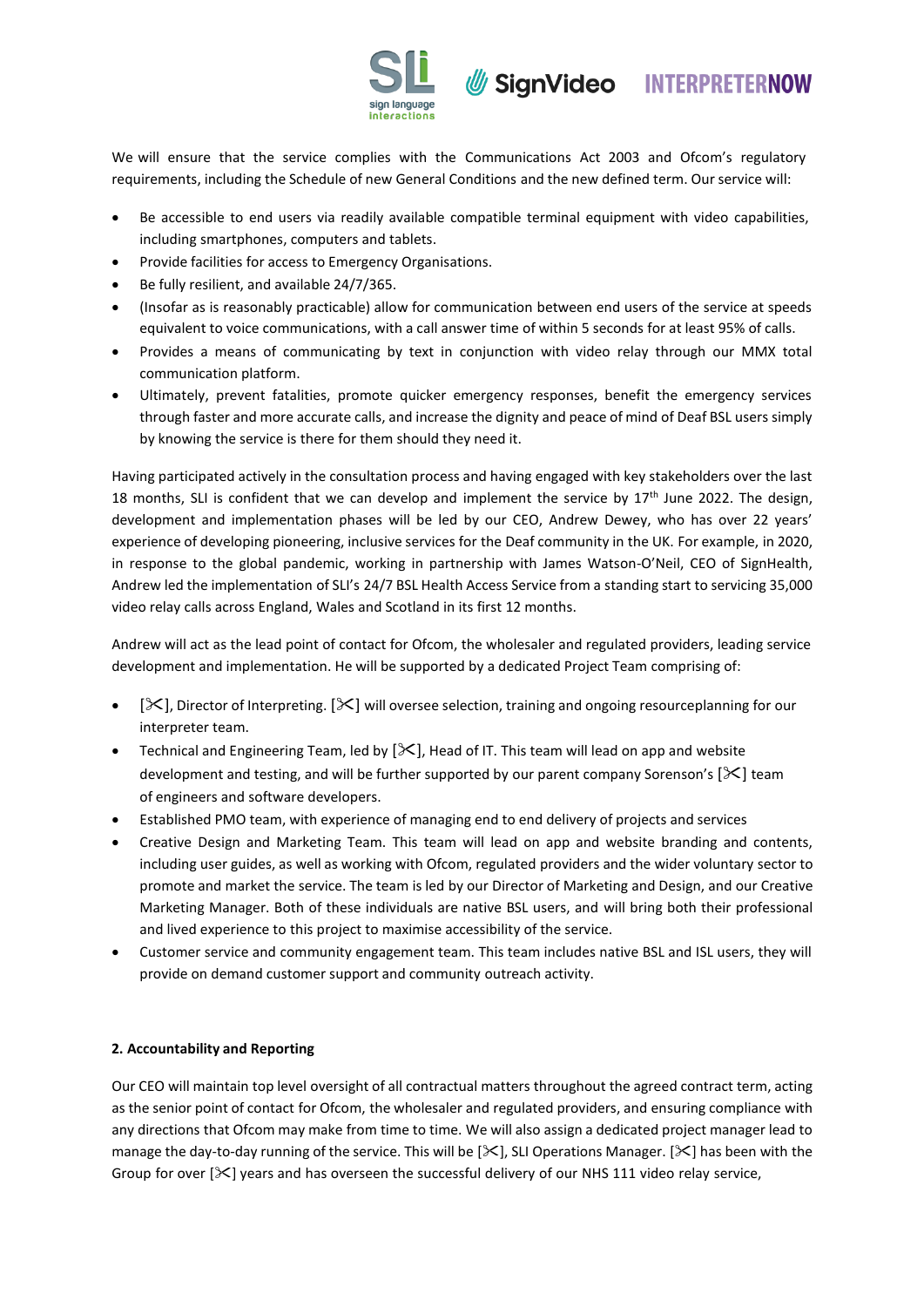

which handles over  $[\times]$  calls per month, and has had  $[\times]$  complaints per annum (during the last 6 years) and 0% downtime.  $[\times]$  reports into our Director of Operations,  $[\times]$ .

**SignVideo** 

Quarterly Management Information (MI) reports in the format specified by Ofcom will be collated by the Operations Manager before being submitted to [ $\leq$ ], our Directors of Operations, for verification checks to ensure 100% accuracy before electronic (password protected) submission to Ofcom (and the wholesaler, if one is selected). This will include, as a minimum: number of app downloads; number of emergency communications; average speed of answering; and number and summary of any complaints.

We are able to easily provide a range of other performance and quality metrics which are recorded in real-time by our MMX video interpreting platform, should you wish. MMX generates a call data record for each call made through the service including:  $[\times]$ . This includes:

- Real-time statistics:  $[\times]$ .
- Web-based statistic reports:  $[\mathcal{K}]$ , number of calls answered per-hour, answer time in seconds.
- [ $\ge$ ] ensuring appropriate staffing levels are maintained which offer excellent service capacity and value for money for regulated providers.

Our Operations Manager will work with all key parties during the contract implementation period to agree and refine data collection and reporting mechanisms. We will also publish an annual report detailing compliance with the Approval Criteria and any related issues as directed by Ofcom.

#### **3. Access**

SLI will ensure end users can access the emergency video relay service via a dedicated app, and a dedicated website, free of charge (including the app itself being downloadable free of charge). Comprehensive, clear and user-friendly instructions on how to use the service will be available in both BSL and English on the app and the website. Users have a choice to register or not. Nothing will obstruct them from making an emergency call. In Northern Ireland, part of the Deaf community uses Irish Sign Language. SLI provide ISL video interpreters and translations and can make these services available, should Ofcom or CP's add this requirement. There is also the option to add the emergency 999 button for free on the UK's largest and most used SignVideo directory and contactSCOTLAND-BSL app.

The app and website will connect end users to our existing MMX interpreting platform, which SLI has used for the last nine years. MMX is already used to successfully deliver our video relay services including contactSCOTLAND-BSL (which also has its own dedicated app), NHS 111, Police 101, and the National Pandemic Service 119. The platform is highly secure, with accreditation to ISO9001, ISO27001 and Cyber Essentials, and is highly reliable and robust. It has been designed with the in-built functionality to handle emergency calls and is already used to deliver emergency video relay services in countries including Sweden, Netherlands, and America. SLI has extensive experience of configuring MMX to deliver aligned services, and of working with commissioners and public authorities to develop new video relay services with bespoke, highly specialised requirements.  $[\times]$ .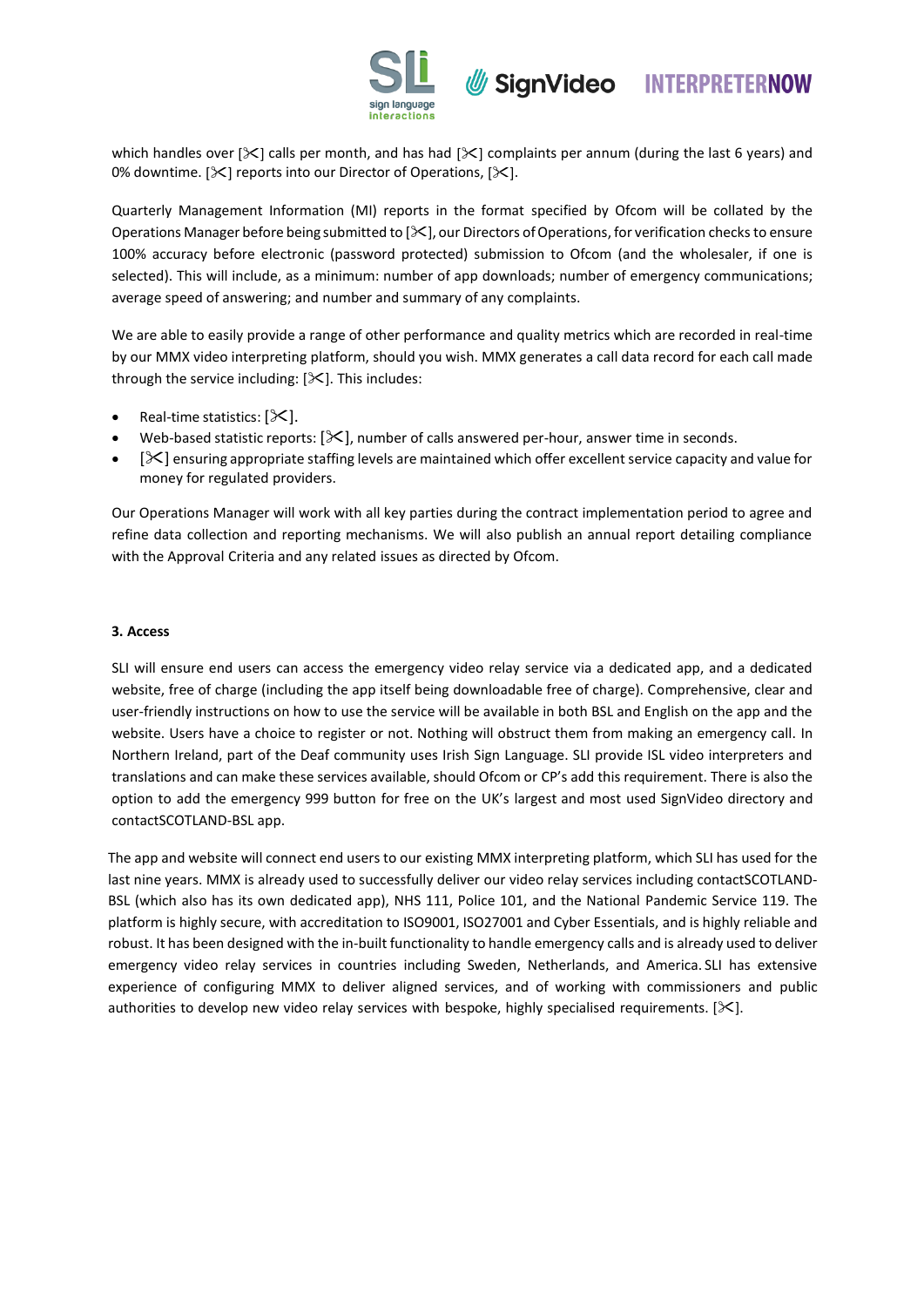

MMX is fully accessible via a range of current (and emerging) devices across multiple options such as videophone, website, standalone app, smartphone or tablet, and is compatible with mainstream technology platforms (currently iOS, Android and Windows) operating systems/versions, and with most mainstream web browser types and versions. The platform is future-proofed, backwards-compatible, and will be continuously updated during the contract term to ensure compatibility with current and future versions of operating system available in end user devices. The MMX platform also offers accessibility features for Deafblind people, for example a BSL user who has lost their sight and uses a braille display can connect to an interpreter, sign and receive a message back in braille.

SignVideo

MMX intelligently delivers all calls on a first-received basis, and will automatically route calls to our designated interpreters for this service using a pre-defined set of rules. It features in-built geolocation, whereby the location of the end user is displayed on the interpreter workstation in Google Maps – this will enable us to automatically record incident location (which will be validated during the call by the interpreter). It also enables end users to communicate with our interpreters using text relay, ensuring we meet all specified requirements.

All end users will be given the option to register on the app and website – this will be voluntary only and not required in order to use or access the service. They will be asked if they would like to voluntarily provide their information in order to allow call backs from our interpreters (in video relay format) should the emergency services need to call back. End user data will be held within the agreed retention period and in compliance with data protection and privacy laws.

We confirm that we will liaise with regulated providers, including during the design and development phase, with a view to facilitating zero-rating of data used in connection with the service and/or app. Many of the larger in-scope regulated providers  $[\&]$  are already clients of the SLI Group and therefore we have existing relationships which will facilitate collaborative working.

#### **4. Operational Matters**

SLI's existing in-house interpreting capacity ensures we will implement this service using hand-picked, experienced and trusted interpreters. This includes currently  $[\times]$  interpreters working at any one time during the day, and [ $\mathcal{X}$ ] the night. We have a robust staffing structure in place, ready to develop and deliver a UK video emergency service as follows:



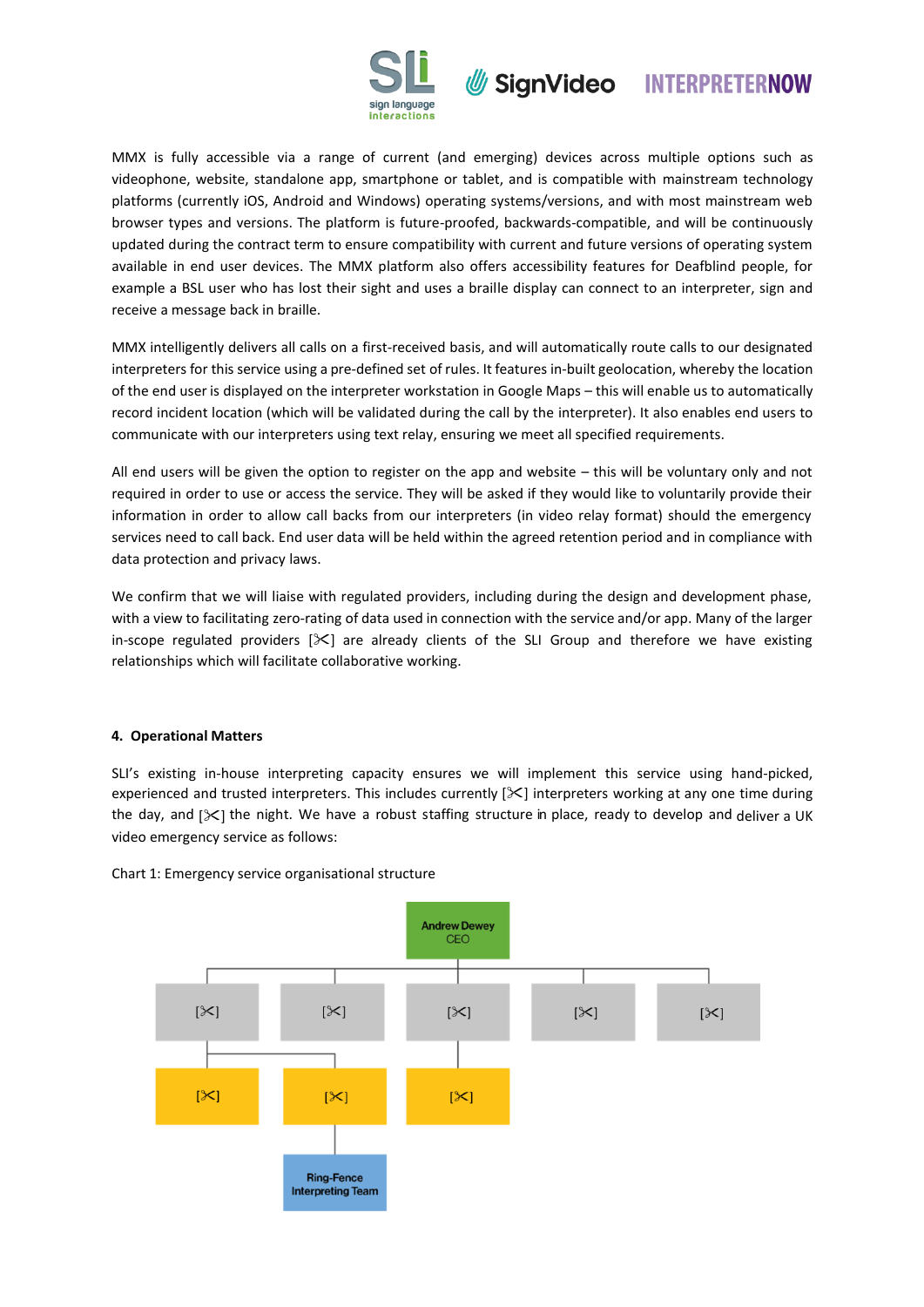

**INTERPRETERNOW** 

All interpreters working on this service will:

- Be registered Sign Language Interpreters with NRCPD (SLI fully funds full-time employees annual interpreting registration).
- Be DBS checked within the last two years.
- Have minimum three years' post-qualifying experience acting as a BSL interpreter in a range of settings.
- Follow industry Codes of Conduct plus additional guidelines e.g. adherence to Association of Sign Language Interpreters' Video Interpreting Best Practice Guidelines.

**SignVideo** 

• Successfully completed tailored emergency call handling training.

As part of our recruitment process, each interpreter undergoes robust vetting, and must provide evidence of valid, up-to-date registration, which we cross-reference against NRCDP's online register annually. This means that they meet national standards and have completed a recognised interpreter training programme. We track registration expiry dates and send automated reminders to renew. If an interpreter does not renew/evidence their professional membership, they are suspended from assignments, ensuring we only ever use registered professionals.

They will also have extensive experience of highly technical BSL interpreting and will be confirmed as competent to interpret highly sensitive and potentially pressured assignments. Our interpreters further bring an in-depth understanding of likely ethical issues to arise on this service, including respecting confidentiality and impartiality, responsibilities relating to disclosing information to relevant Authorities (e.g. safeguarding concerns), and recognising/responding to unacceptable behaviour by ends users.

For the emergency video relay service, we recommend a ring-fenced team of interpreters who will deliver this service, as well as pre-selecting a trained pool of experienced in-house interpreters who will provide additional overflow capacity as needed. All interpreters will be required to complete a comprehensive, service-specific training package as part of their induction before being authorised to commence delivery of the emergency service, including GDPR/data protection, confidentiality, Equality & Diversity, and safeguarding. We provide a range of CPD (minimum 30 hours per interpreter each year), which keeps their skills and knowledge up to date. This includes language skills, dealing with conflict, trauma-informed approaches to interpreting, and call handling best practice from our NHS24 call handlers.

In addition to our comprehensive CPD offer, our retention strategy aims to motivate and support our staff, and promote wellbeing, including:

- Competitive pay and reward: we are an accredited Living Wage Employer.
- Generous employee benefits e.g. private pension and sick pay, funding for each interpreter's annual registration.
- On-hand support throughout every shift from dedicated Interpreting shift Supervisors.
- Immediate de-brief with a peer or Interpreting Supervisorshould an interpreter experience a challenging or traumatic situation arise.
- Regular team meetings facilitate peer-led discussions on issues relating to interpreting in a safe, open and supportive environment.
- In-house team of mental health first aiders
- Free professional counselling and distress management, CPD on health and wellbeing topics.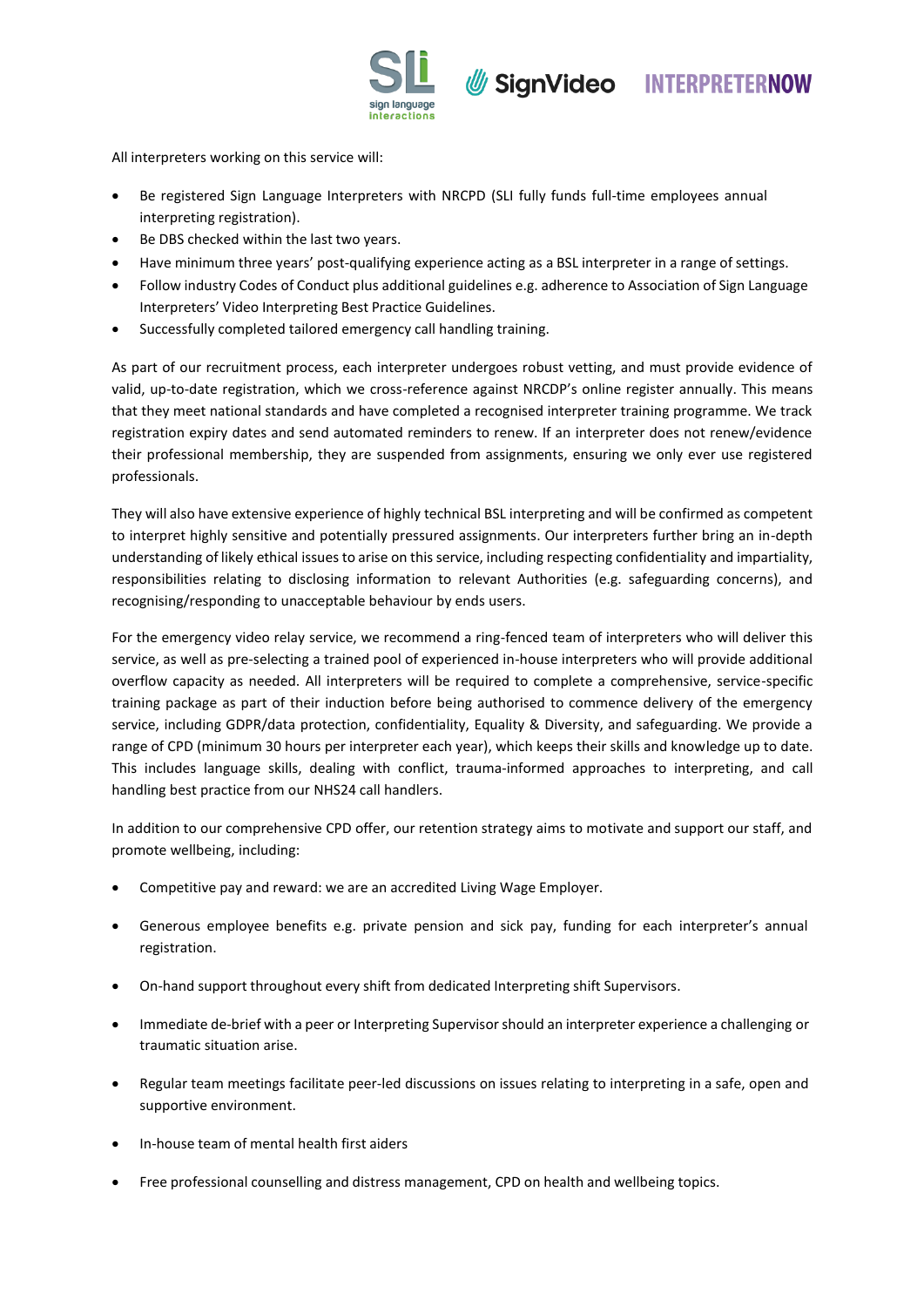

Procedures for avoiding harm/distress as a result of calls are detailed within our interpreting guidelines and include dealing with: nuisance, irrelevant or repeat calls; abusive and/or inappropriate calls; calls where the caller appears to be in distress/pain or incapacitated; and calls where the subject matter demands sensitivity and/or may require third party disclosure (safeguarding/welfare). All interpreters undertake induction training on dealing with challenging cases such as these, including role-playing challenging situations. SLI has established working partnerships with NHS 111, NHS24, HSCNI and Police Scotland through which call handling process are reviewed and interpreters shadow their call handlers to learn best practice in dealing with challenging callers. If an interpreter is distressed as a result of an assignment, immediate and confidential support is available, detailed above.

SignVideo

These provisions have enabled us to maintain a staff retention rate of 97% since 2016. We also provide guidance to interpreters on appropriate interpreting duration and call complexity, enabling them to use their professional judgement on when and how to bring in a second interpreter where needed.

Interpreters will deliver the service from a dedicated, well-lit and soundproofed video interpreting room. Interpreters work from a hybrid of SLI's offices across the UK and remote locations. There should be restricted access to the room, regardless of location all interpreters will be required to meet the same set-up standards including:

- Must wear professional attire, and ensure that torso, arms and face are clearly visible.
- Standard Door, no pocket, sliding, or accordion, so that no one can gain access while the interpreter is working
- Ergonomically adequate room size, desk and chair
- Safe Electricals/Extensions i.e max of one extension cable, no cables chained one to one.
- Adequate Window Coverings
- Adequate Room Lighting
- Meets Minimum Internet Thresholds 5 MBPS upload and download
- Use of company provided backdrop.
- Use of company provided technical equipment.
- No other devices i.e. phone, paper or pen on the desk.

All interpreters will be given a pre-configured Dell workstation (only facilitating access to VRS software), including webcam, headset and microphone. Our MMX platform will be programmed to route emergency calls to our dedicated interpreters delivering this service.  $[\times]$ . [ $[\times]$ ]. This will ensure that we always have sufficient capacity, including during potential peaks. Our Head of Operations will carefully monitor service usage and capacity, and review resource levels on a monthly basis initially, scaling up or down as appropriate.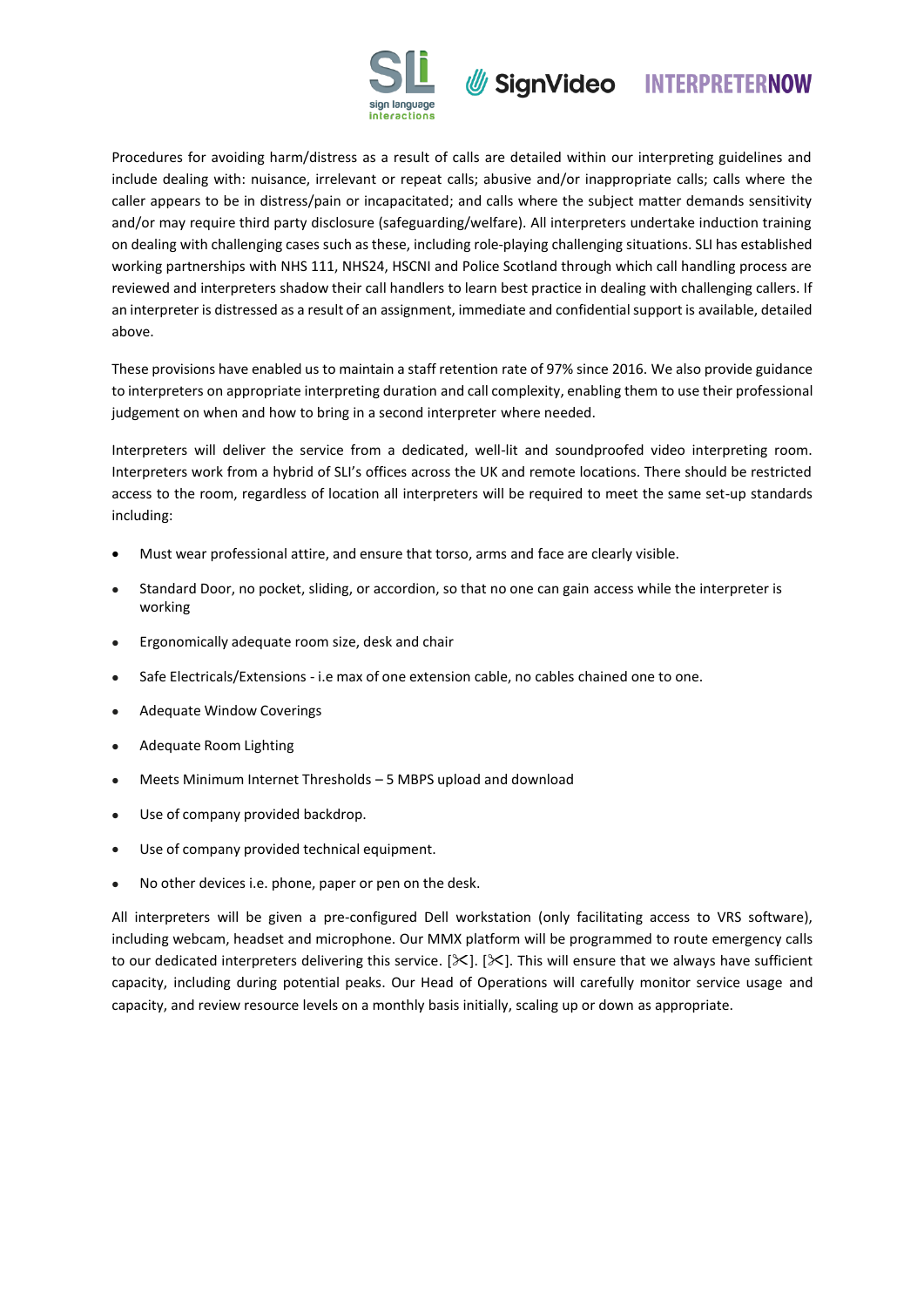



#### **5. Quality of Service**

SLI confirms our ability to answer calls within 5 seconds, 95% of the time as a minimum. We will achieve this response time by having a ring-fenced on-demand team of interpreters.

Where possible, an interpreter will complete a call even if it lasts longer than 30 minutes. As detailed above, they will be trained in using their professional judgement on when/how to bring a second interpreter onto a call, undertaking team interpreting to make sure they capture all linguistic and visual information in highly charged situations. We know from experience that this will particularly be relevant with highly vulnerable callers, when multiple parties are signing, where there are multiple visual communications occurring (e.g. demonstrating CPR and signing), or in emergency and/or suicidal situations. This ensures our interpreters have appropriate emotional and practical support during the call, and that nothing is misunderstood or misinterpreted. They will also undergo training on determining the most appropriate point at which to exit an emergency communication once the emergency services have arrived.

The service will be underpinned by SLI's proven performance management processes and ISO9001-accredited Quality Management System, which will be overseen by the service lead, our Head of Operations. This will include:

- Management procedures giving clear instructions and guidance supporting effective delivery, management and quality enhancement e.g. SLI User Manual for video interpreting.
- Systematic quality assurance of interpreting delivery following a risk-based audit schedule, ensuring consistent standards across all provision e.g. live call monitoring by Interpreting Supervisors;  $[\times]$ ; audit of recorded calls; and collation and analysis of stakeholder and end user feedback. We confirm this will include bi-monthly quality of service checks of emergency communications that will be carried out by senior interpreters retained by the emergency video relay service. We would suggest that these occur more frequently during the initial period following Go Live (e.g. weekly).
- Detailed performance reports and data monitoring and analysis for each service which informs management meetings, staff performance reviews, standardisation, and strategic decision-making.
- Internally-generated continuous improvement plans issued to support quality improvement activities, reviewed and updated quarterly.

Uniquely, our MMX platform has the in-built capability to record all video conversations as required. Retention of any recording will be in line with the retention periods for emergency voice calls and recordings must be stored safely, securely and accurately, in line with standards for voice calls. We will comply with all applicable data protection and privacy laws.

#### **6. Adequate Resources**

SLI confirms that we have sufficient funds, facilities and staff to provide the emergency video relay service and to enable us to perform properly the administrative, technical and professional work in scope. We are in a stable financial position,  $[\times]$ .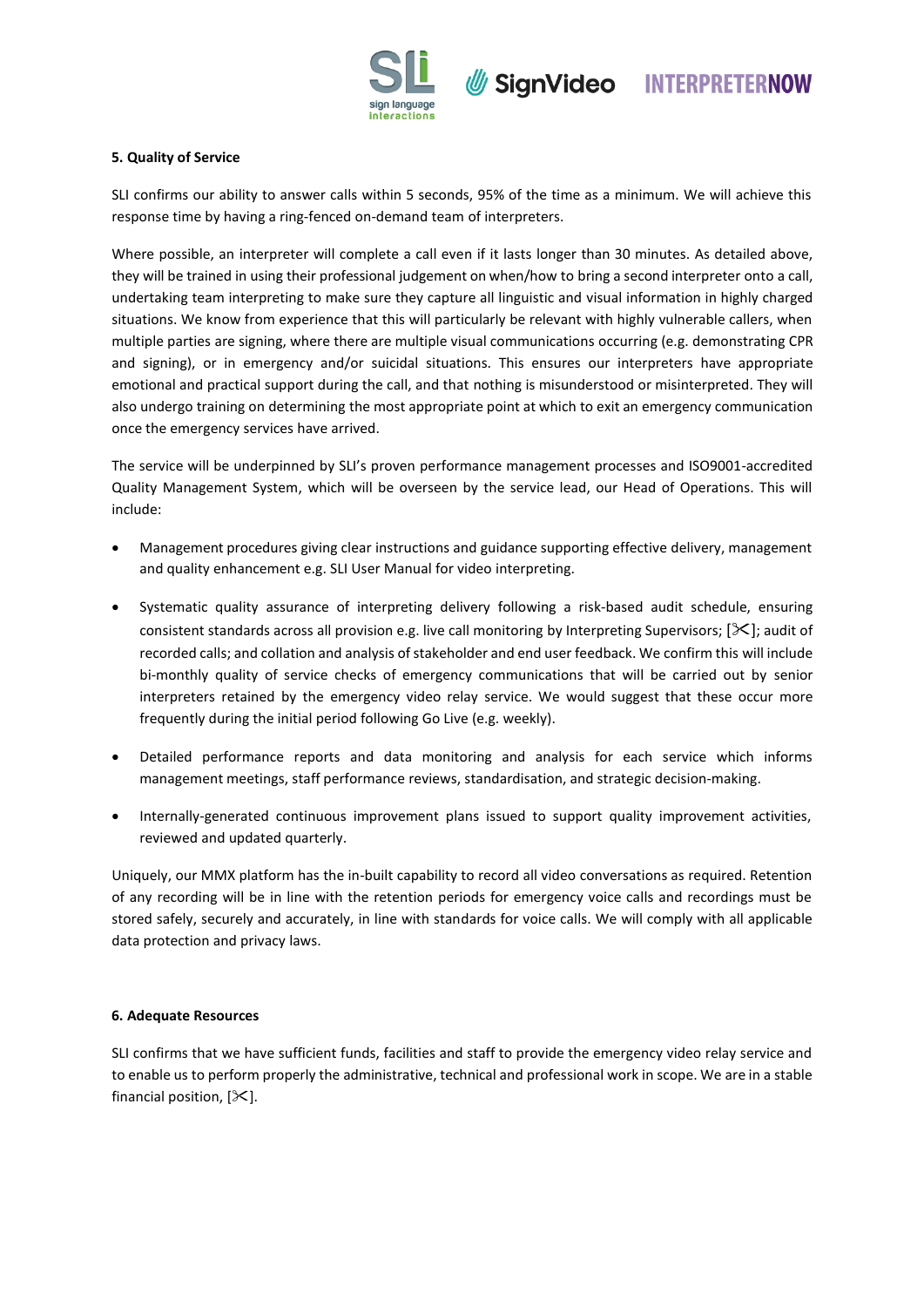

From a facilities and staffing perspective, we bring an experienced, long-standing senior management team which has experience of successfully overseeing the implementation and delivery of 24/7/365 video relay services including NHS111, the National Pandemic Video Relay Service, contactSCOTLAND-BSL and the 24/7 BSL Health and Social Care Remote Sign Language Interpreting Service. These are underpinned by the same triedand-tested systems and facilities that we will deploy for this service, including our ISO9001 Quality Management System and performance management framework, our MMX platform, and investment in high quality Dell workstations and associated technical and telecommunications infrastructure.

**SignVideo** 

Our interpreting team use fully secure PCs  $[\&]$ . Each workstation is fully secure and only accessible through encrypted login. These are Dell All-In-One machines running Windows 10 Professional. Each workstation hastwo cameras, two headphones, and superfast fibre broadband connection; all administered and supported by SLI's Operations and Technical & Engineering Support teams. Interpreters also use high-quality Plantronics headsets and lighting kits to optimise workstation lighting. There are no single points of failure in our service setup.

Our systems have sufficient technical resilience and resources to provide an uninterrupted service (so far as is technically feasible). Our MMX platform offers a range of features, including:

- Enhanced videophone streaming, including bi-directional symmetric real-time transfer of voice and motion video between two locations.
- Video requirements of 25-30 frames per second at CIF resolution and with overall delay not exceeding 400 ms, and video inhibition option.
- Sound synchronization better than 100 ms, and ability to mute calls.
- $[\mathcal{K}]$ .
- $[\mathcal{K}]$ .
- Voice carry-over: The system includes the ability for a BSL user who prefers to use their voice to be able to speak to the recipient (voice-carry-over) and receive any reply in BSL via the SLI interpreter.
- Geolocation: the location of the user is displayed on the interpreter workstation in Google Maps.
- High levels of information security: The servers and database are hosted by Pulsant in a secure, accesscontrolled Tier 4 Location in Milton Keynes. Pulsant provides a fully managed, 24-hour service, with independent and fully redundant power and lighting, multiple layers of physical security, and a service availability of 100% uptime for power and transit. Pulsant is accredited to ISO27001, ISO9001 and ISO14001.

The MMX platform is purpose built for handling emergency sercices and used by other governments around the world to provide video access for public services, health care and emergency, such as Bildtelefoni in Sweden, CAB Flanders in Belgium, CDA Sanad Relay in Dubai and Thai Telecommunications Relay Services. It is also used as the technical platform for national VRS providers including Tess Germany, Global VRS USA, PROCOM Switzerland, Småtegn Denmark. It is currently operational in 13 countries around the globe. It has also been successfully used to underpin SLI's contactSCOTLAND-BSL service since 2012 and is also used on our other services, including NHS 111, Pandemic Flu service, HSC Northern Ireland, and Police 101. [ $\leq$ ], we receive; second and third line technical support on a 24/7/365 basis; full platform performance monitoring, service escalation and reporting; technical development/upgrades; and app support. We also have dedicated in-house systems support through our Engineering and Technical Team, and our parent company Sorenson's  $[\times]$  team of engineers and software developers (24/7/365, as needed).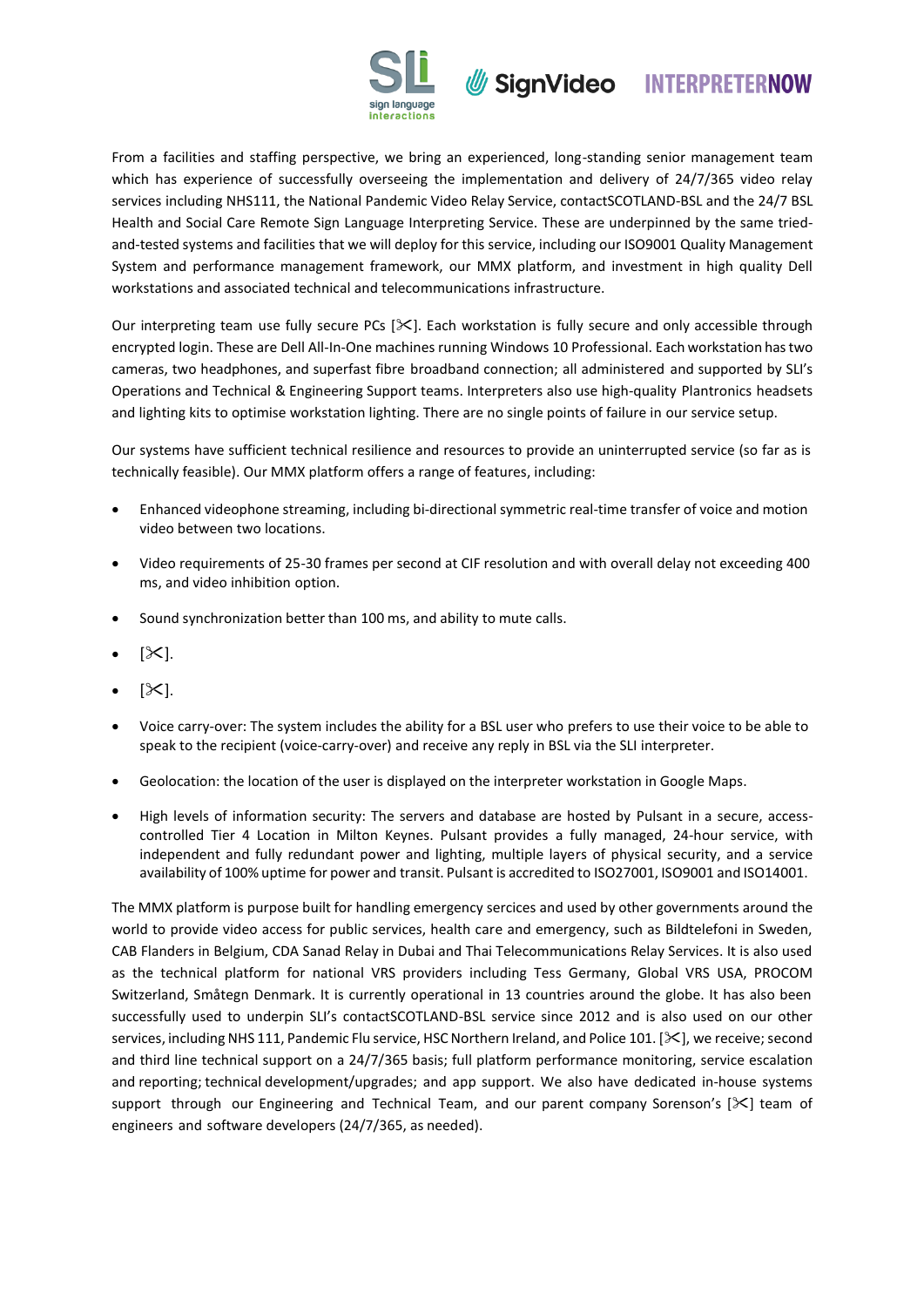



SLI deploys a core complaints process, which can be tailored for individual services to meet individual commissioner requirements. Our complaints policy is available in a range of formats including BSL and Easy Read. Details will be shared on the service's website and app, and should you wish, we can embed links within both the website and app enabling end users to submit a complaint. All management staff, supervisors and interpreters are trained in how to receive and record complaints. Our process comprises:

- 1. In first instance, complaints can be made to our dedicated Customer Care Service that is staffed by Deaf BSL users. Complaints will be logged and acknowledged within 24 hours either over email/phone, via the app, or as a BSL video recording via video-mail/online contact form.
- 2. Any complaints which cannot be immediately resolved are escalated to the relevant manager (Head of Operations) for further investigation. They will review the evidence and consult further as necessary to identify the most appropriate way to resolve the issue.
- 3. The relevant manager will communicate the outcome of the investigation and resolution offered to the complainant in writing within 5 working days.
- 4. If an appeal is made, it will be escalated to the CEO for review and final decision within 20 working days.
- 5. If the complaint remains unresolved and the complainant is not satisfied, we will then refer them to the Authority.

We will report on the number of complaints received, complaints resolved, and any trends or themes identified as part of our formal monthly reporting to the Authority. SLI provides full assurance of our ability to provide an excellent level of customer service, for example our 12-month complaint rate for all services sits at  $[\times]$ complaints per annum.

#### **7. Provision on Fair, Reasonable and Non-Discriminatory Terms**

SLI would be happy to contract directly with providers of number-based ICS and IAS, or with a wholesaler. We will deploy ringfenced interpreters and leverage existing infrastructure and systems. These successfully underpin our other high profile video relay services, including contactSCOTLAND-BSL, HSCNI, NHS 111, and the National Pandemic Service 119. Service capacity will be reviewed monthly for the initial delivery period, with resources scaled up or down as appropriate and in consultation with Ofcom and the wholesaler. We are confident that SLI's proposal, built upon robust infrastructure and a responsive resourcing approach, will offer excellent service quality and value for money.

SLI undertakes to agree to contract in respect of the service on a fair, reasonable and non-discriminatory basis as part of any contract with any regulated provider, wholesaler, and/or another third party intermediary. We will ensure the inclusion of a clause in such contracts, documenting that the contract has been agreed on that basis. Further, if we enter into a contract with an intermediary in respect of this service, we will require as part of that contract, that the intermediary will contract with regulated providers on a fair, reasonable and nondiscriminatory basis; and that the intermediary will ensure the inclusion of a clause in its contracts, documenting that the contract has been agreed on that basis.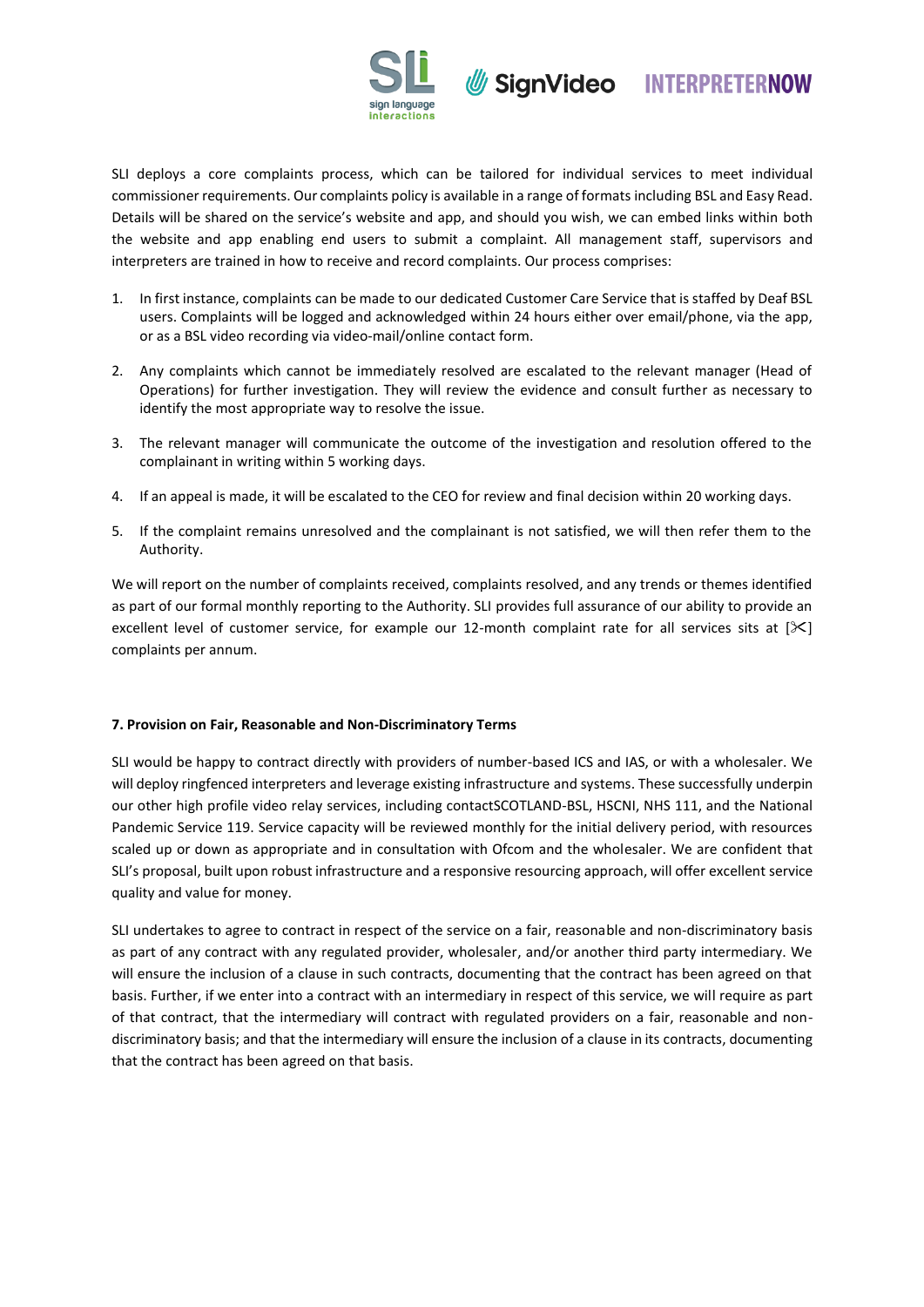

SignVideo INTERPRETERNOW

#### **Signed for and on behalf of Sign Language Interactions Ltd**

**Date: 11thAugust 2021**

**Signature:**  $\overline{\mathbb{X}}$ 

**Full name: Andrew Dewey**

**Position: CEO**

**Appendices**

1.Mock-ups of the service's app screen and website.